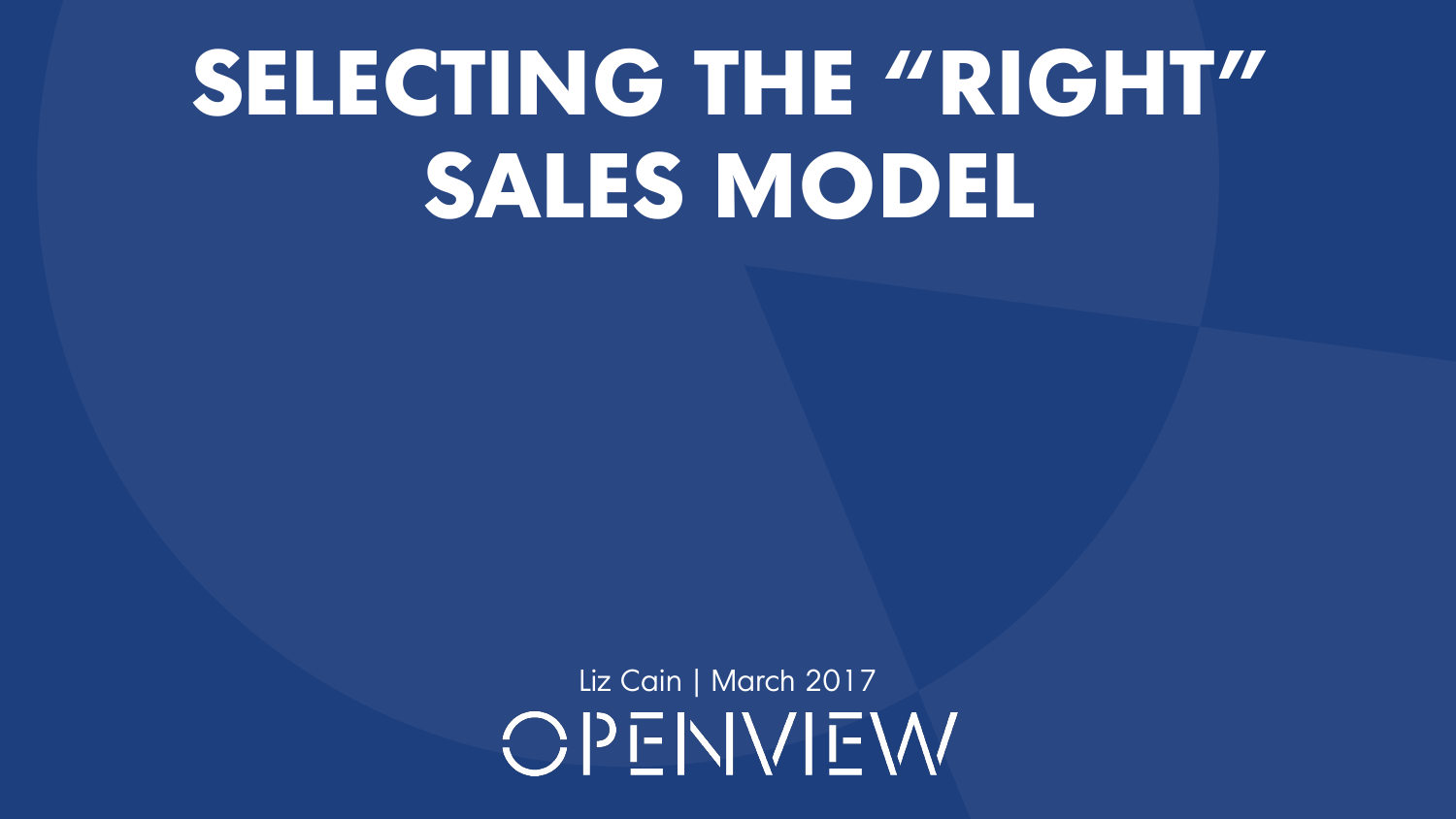# OPENVEW

## **WE HELP EXPANSION STAGE SOFTWARE COMPANIES ACQUIRE, RETAIN AND GROW THE RIGHT CUSTOMERS AND TALENT.**

#### OPENVIEWPARTNERS.COM

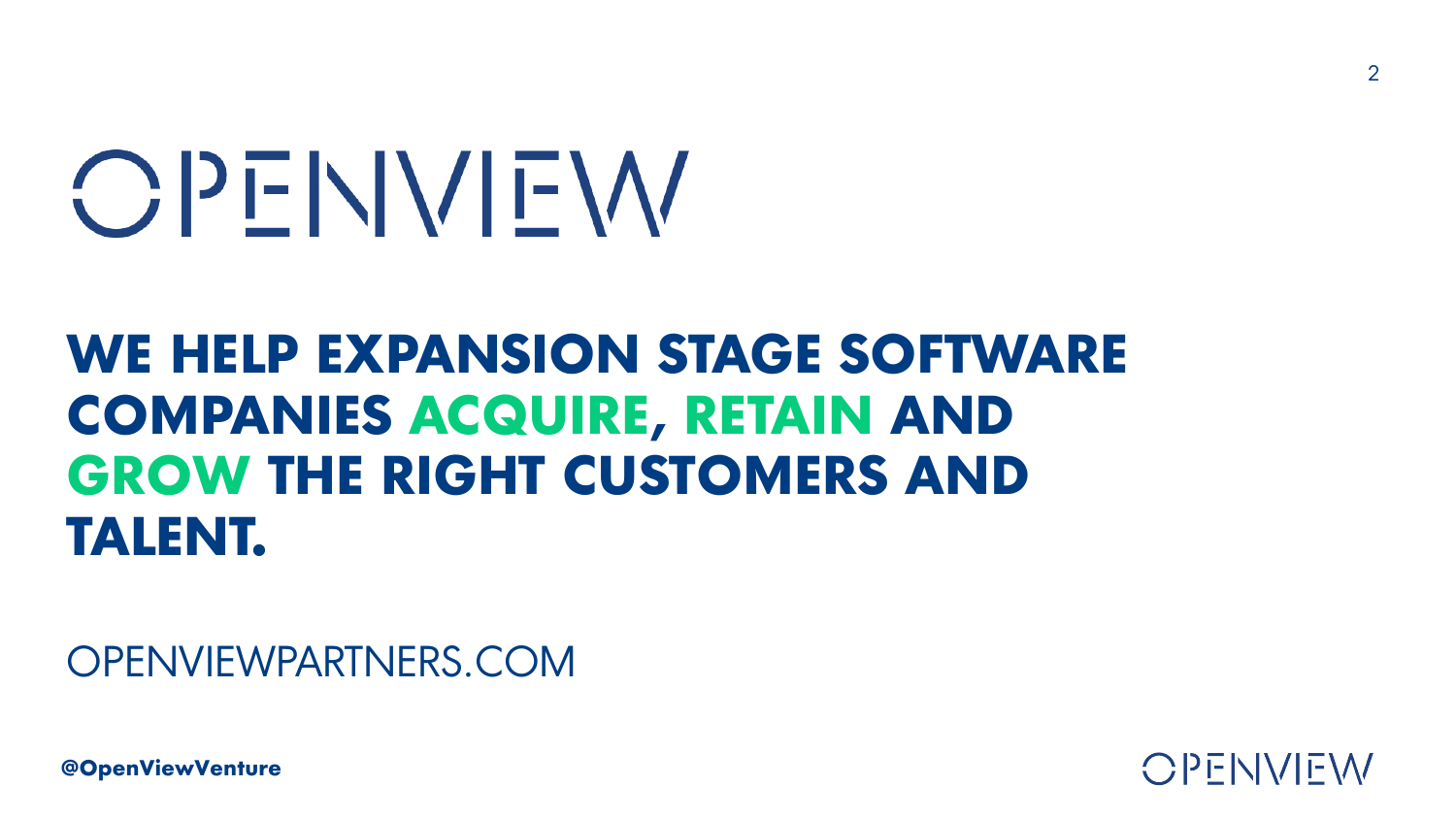#### **APPLY CONSISTENT FRAMEWORK FOR NEW 33 PRODUCT GTM STRATEGY**

**Expansion strategy design starts here**



**Expansion strategy execution starts here**

**OPENNEW** 

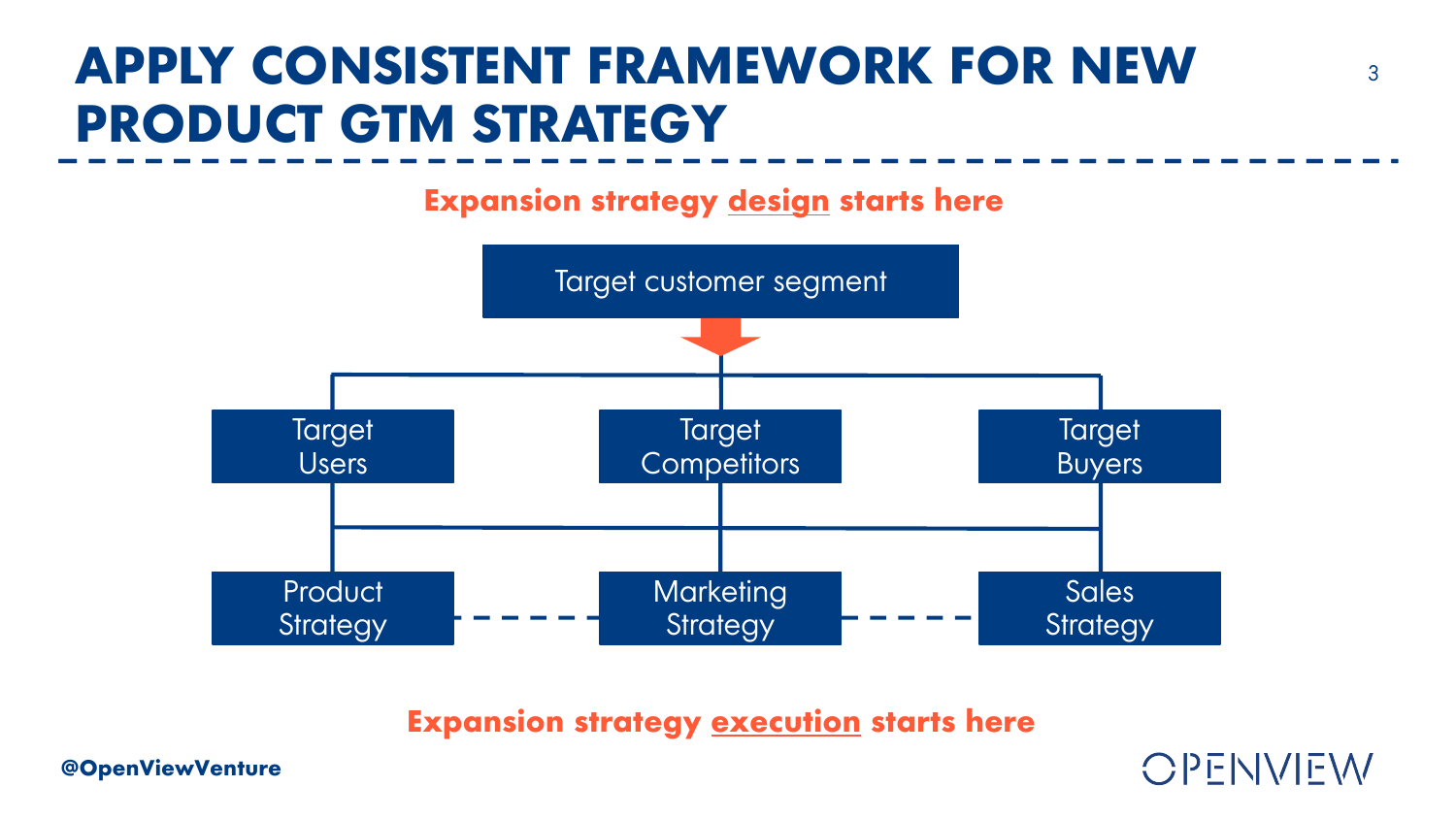#### **PRODUCT-LED**

Low touch/no touch sales model via ecommerce/selfservice. Sales resources focused on customer success

#### **CHANNEL**

Reps recruit and manage 3rd parties who are responsible for selling the product – VAR, SP, SI, OEM, etc…

#### **INSIDE**

Reps are centralized in 1+ location(s). Sales are primarily executed via phone, email, web

#### **OUTSIDE**

Reps are based inregion/territory close to their customers and conduct face to face meetings

**OPENNEW** 

#### Low **GTM Resource Investment** High

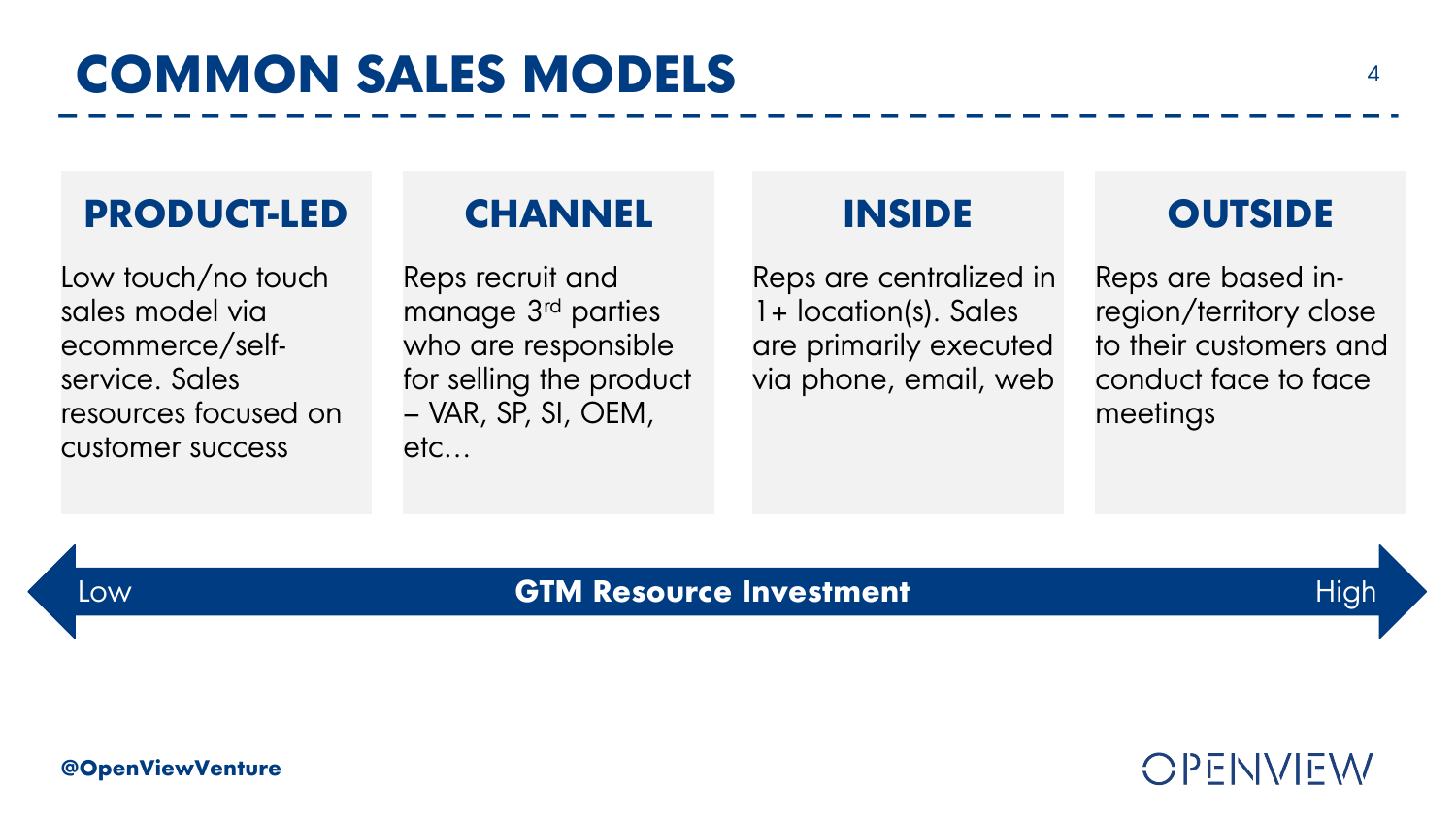#### **PRODUCT-LED**

Low touch/no touch sales model via ecommerce/selfservice. Sales resources focused on customer success

#### **CHANNEL**

Reps recruit and manage 3rd parties who are responsible for selling the product – VAR, SP, SI, OEM, etc…

#### **INSIDE**

Reps are centralized in 1+ location(s). Sales are primarily executed via phone, email, web

#### **OUTSIDE**

Reps are based inregion/territory close to their customers and conduct face to face meetings

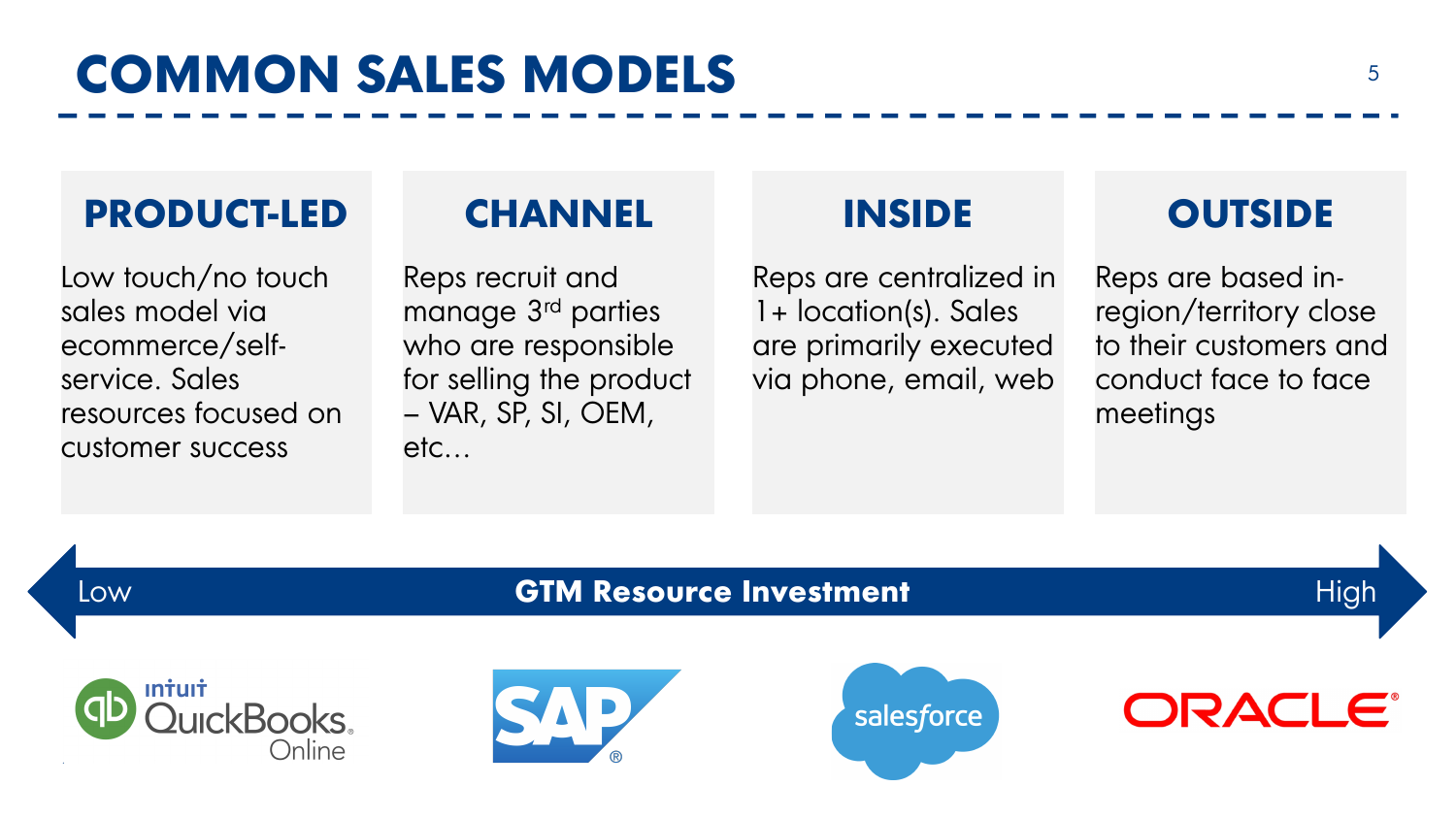## **TERRITORY STRATEGY: VARIOUS STRUCTURES** <sup>6</sup> **SOLVE FOR DIFFERENT BUSINESS OBJECTIVES**



#### **@OpenViewVenture**

#### **OPENNEW**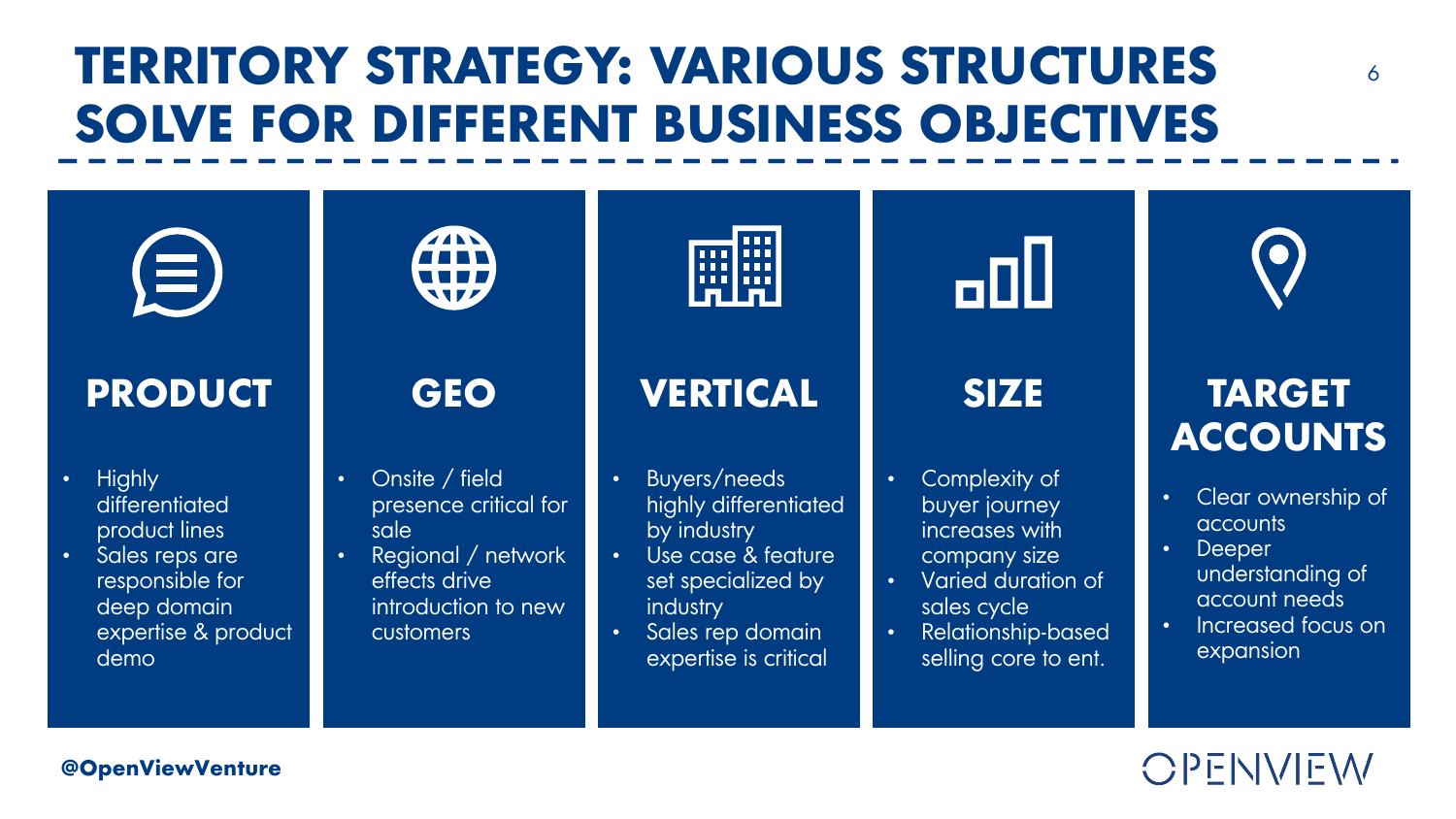## PROS/CONS SUMMARY

| <b>MODEL</b>            | <b>PROS</b>                                                                                                                | <b>CONS</b>                                                                                                                                                                                                                                     |
|-------------------------|----------------------------------------------------------------------------------------------------------------------------|-------------------------------------------------------------------------------------------------------------------------------------------------------------------------------------------------------------------------------------------------|
| <b>PRODUCT-LED</b>      | • Low CAC<br>• Very scalable – lots of leverage<br>• Virality                                                              | • Limited customer interaction<br>Onboarding/CX must be seamless<br>$\bullet$<br>• High investment in marketing<br>• Lower ASP (but larger TAM)                                                                                                 |
| <b>CHANNEL</b>          | • Low-ish CAC<br>• Increase reach/leverage<br>• Coverage across geo/industry/size/etc                                      | • Lack visibility and control<br>Difficult to identify "right" partners<br>$\bullet$<br>Significant upfront investment in relationship<br>$\bullet$<br>Limited (non-existent) feedback loop; difficult<br>to cross-sell/upsell to customer base |
| <b>INSIDE</b>           | • Low-ish CAC<br>• High degree of control<br>• Fast feedback loop to marketing/product<br>• Ease of Training/Experimenting | • High personnel turnover<br>• Scalability relies on hiring/training<br>Limitations on deal size                                                                                                                                                |
| <b>OUTSIDE</b>          | • Build great customer rapport<br>• Can navigate complex/large deals<br>• Increased opportunity for expansion              | $\cdot$ High CAC<br>• Time to ROI - hiring, ramp time, deal length<br>• Consistency of process / deal structure<br>• Specialized field marketing support                                                                                        |
| <b>@OpenViewVenture</b> |                                                                                                                            |                                                                                                                                                                                                                                                 |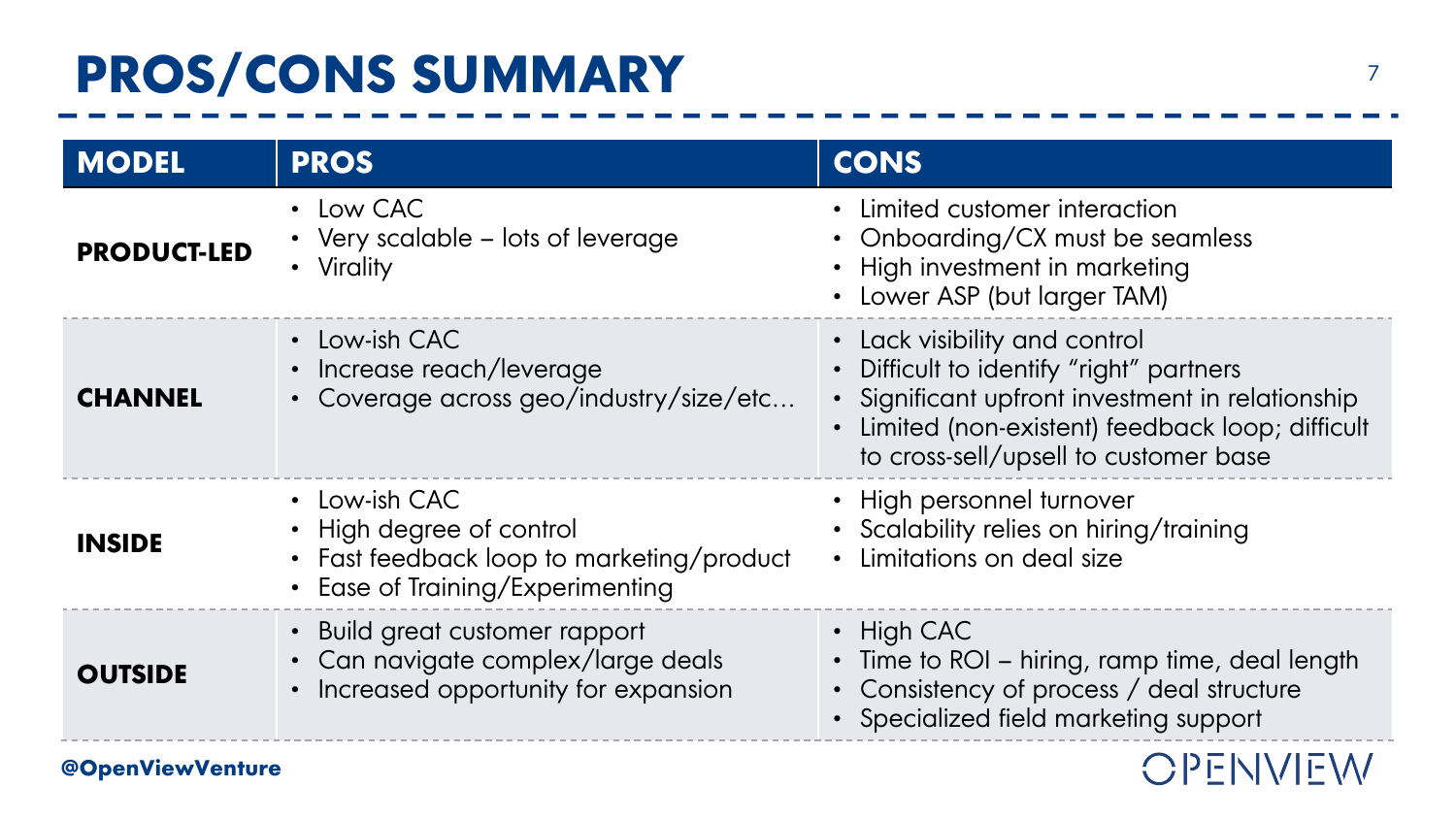## **FOCUS MATTERS.**